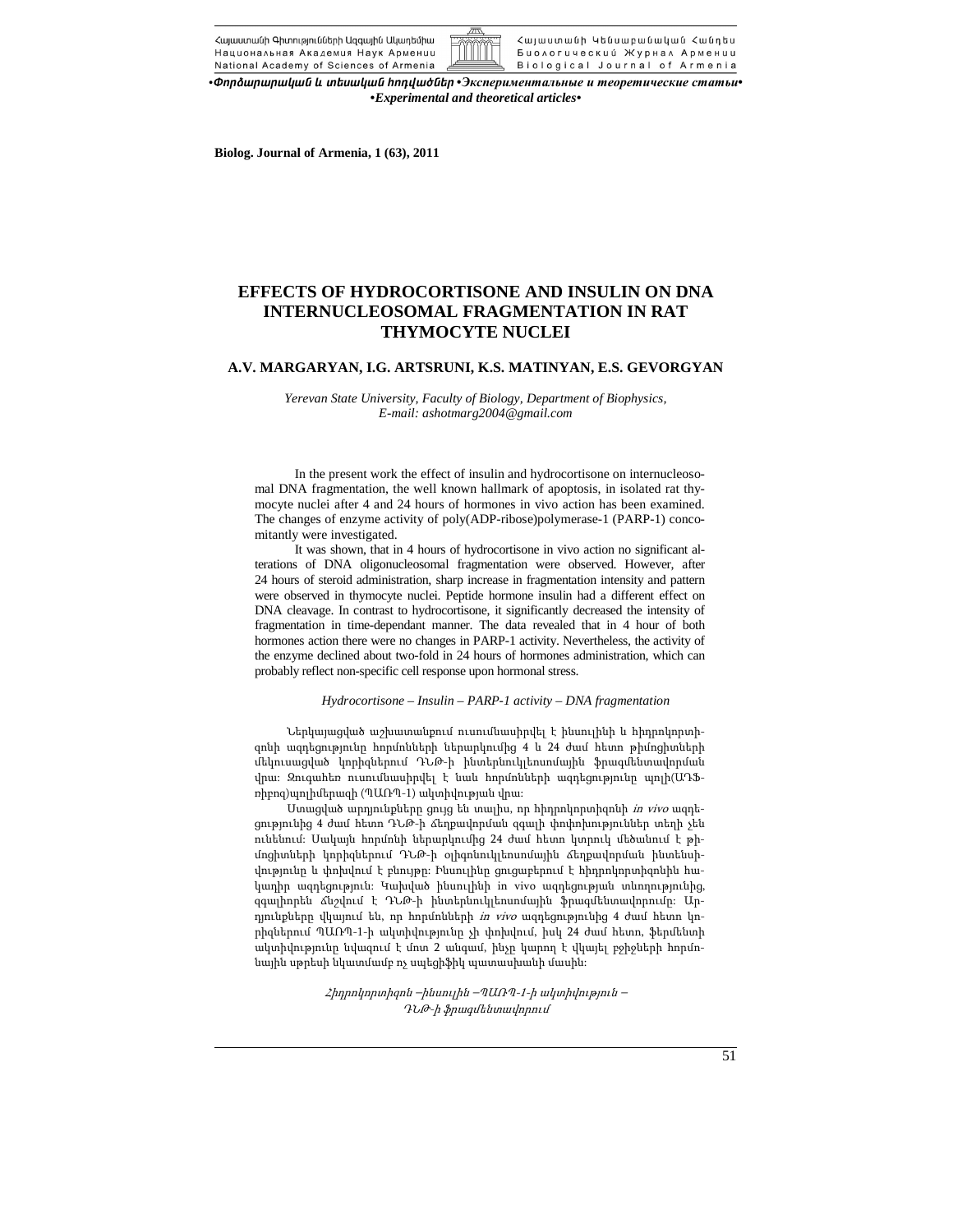В представленной работе исследовано действие инсулина и гидрокортизона на интернуклеосомальное расщепление ДНК в изолированных ядрах тимоцитов через 4 и 24 ч после введения гормонов животным. Параллельно изучалось действие гормонов на активность поли(АДФ-рибоз)полимеразы 1 (ПАРП-1).

Полученные результаты показывают, что заметных изменений в интернуклеосомальном расщеплении ДНК через 4 ч после инъекции гидрокортизона не происходит. Однако через 24 ч интенсивность олигонуклеосомального расщепления ДНК возрастает и меняется его характер. Инсулин проявляет действие, противоположное гидрокортизону. В зависимости от длительности *in vivo* действия инсулина интернуклеосомальное фрагментирование ДНК заметно подавляется. Итак, через 4 ч действия обоих гормонов активность ПАРП-1 в ядрах не меняется, а через 24 ч действия как одного, так и другого гормона активность фермента уменьшается в два раза, что может свидетельствовать о неспецифическом клеточном ответе на гормональный стресс.

### *Гидрокортизон – инсулин – активность ПАРП-1 – фрагментация ДНК*

Apoptotic cell death is an essential physiological process that regulates the normal development of the immune system by selective elimination of unwanted thymocytes. The final and "point of no return" phase of apoptosis is the DNA oligonucleosomal fragmentation which results in effective DNA degradation and their further elimination by phagocytes [1,2]. During the development and differentiation, T cells have to undergo a rigorous selection process in the thymus. It is widely recognized, that a tight cross-talk between the immune and neuroendocrine systems is well developed in thymus. Particularly, the physiological processes and tissue homeostasis of the thymus are modulated by a range of biological circuits including those mediated by peptide and steroid hormones [3].

It was previously shown that insulin-like growth factor (IGF)/insulin family and epidermal growth factor (EGF) are capable of stimulating the growth of various cell types by signaling through their corresponding tyrosine kinase receptors. On the other hand, it is known, that both classes of growth factors and their receptors can prevent apoptosis in many cells and cell types. In addition to its well-known contribution to carbohydrate, fat and protein metabolism, insulin can also regulate other key biological processes e.g. cell survival, apoptosis, proliferation and cell cycle in general [4]. In thymocytes, insulin is known to counteract the well established proapoptotic effect of hydrocortisone – profound member of glucocorticoid (GCs) family [5].

Glucocorticoids are steroid hormones which are considered to have prominent role in regulating key processes in the development of the immune system. It is well known that their synthetic agonists are one of the most widely prescribed classes of drugs in the world and are indispensable in the treatment of autoimmune diseases, inflammatory disorders and cancer [6]. In the last case, glucocorticoids and their synthetic counterparts are often used not only as supplementary agents, but also as chemotherapeutic drugs in the threatment of thymomas. In the contrast to widespread knowledge of the role of hydrocortisone in thymocyte apoptosis, the molecular mechanisms of its action are still elusive [7].

One of the key factors which mediates the cross-talk of various regulatory death pathways is poly(ADP-ribose)polymerase-1 (PARP-1). The activity of latter is tightly regulated by different exogenous and endogenous cell signals [8]. Coming from this, and considering the powerful signaling role of insulin and hydrocortisone, the activity of PARP-1 in nuclei isolated from thymocytes after 4 and 24 hours of hormones injection was examined.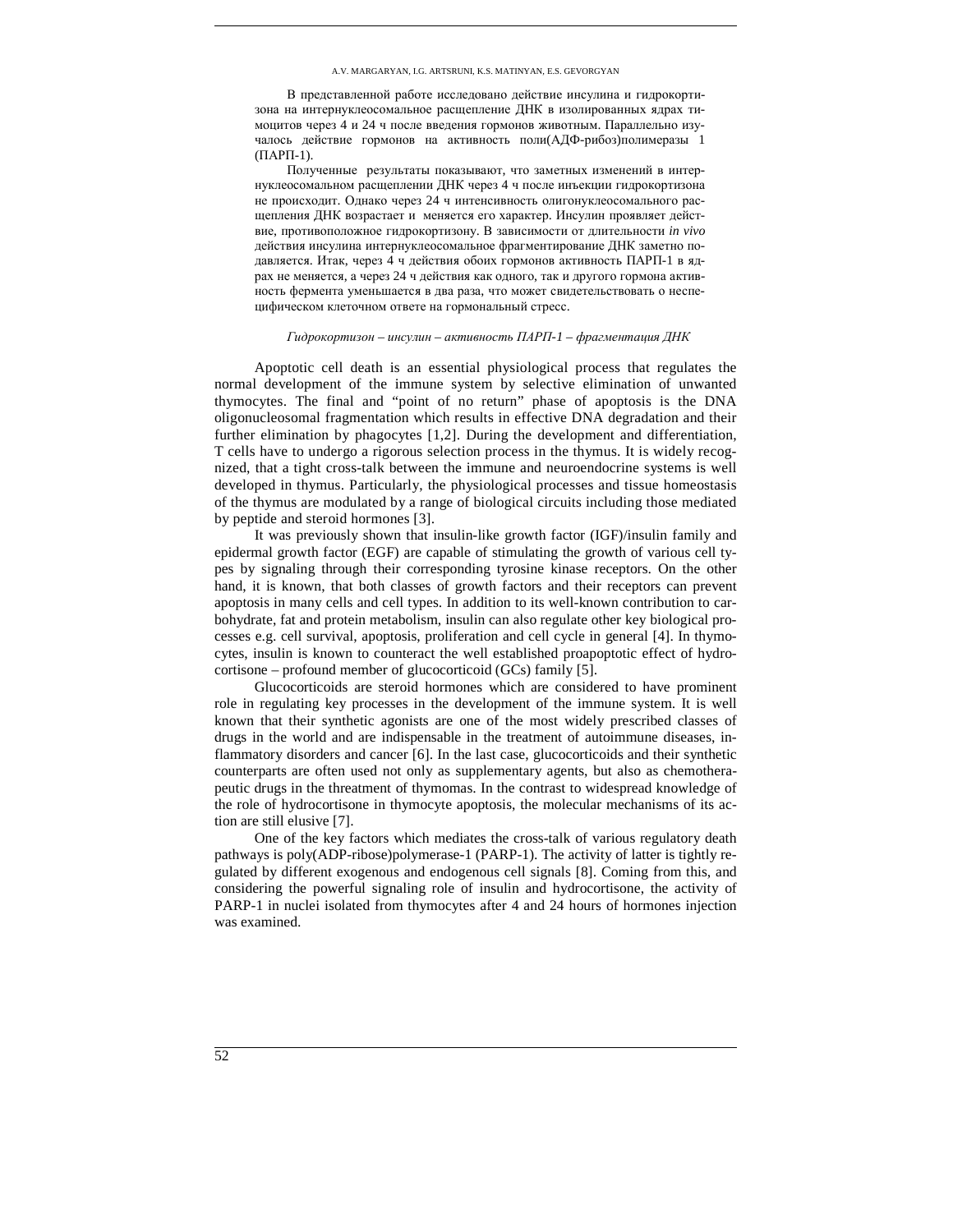*Materials and methods.* All the chemicals and reagents were purchased from Sigma. Outbred, 4-6 weeks old, white, male rats (100 grams of body weight) were used throughout experiments. Hydrocortisone was injected intraperitoneal 50 mg/kg animal weight, insulin was administrated after 15 minutes of glucose injection (approx. 0.12% in blood) intraperitoneal 20 units per 1 kg animal weight in water solution.

A.V. MARGARYAN, I.G. ARTSRUNI, K.S. MATINYAN, E.S. GEVORGYAN

After 4 and 24 hours of hormone injection animals were decapitated and nuclei of thymocytes were isolated by the method of [9]. Sucrose solutions buffered with 25 mM Tris (pH 7.5) containing 150 mM NaCl, 60 mM KCl, 15 mM spermine and 5 mM spermidine were used. DNA preparation and electrophoresis procedures were carried by methods described elsewhere [10]. The relative amounts of oligonucleosomal fragments in each sample were calculated using special software "Image Gauge V4.0" for densitometric analysis of electrograms.

PARP-1 activity assay was based on chemical quantitation on NAD<sup>+</sup> in PARP-1 buffer [11]. The assay was modified for NAD<sup>+</sup> detection in isolated nuclei by us. Briefly, 2000 µl of isolated nuclear suspensions containing 1000  $\mu$ g DNA were incubated with CaCl<sub>2</sub>, MgCl<sub>2</sub> (final concentrations of 1 and 6 mM respectively) and 0.5 mM NAD<sup>+</sup> for 10 minutes. The reaction was stopped by removal of nuclei from reaction mixture by centrifugation at 13000 g for 2 minutes. Supernatant was aliquoted to 700  $\mu$ l in new test tubes to perform NAD<sup>+</sup> quantitation. NAD<sup>+</sup> content in aliquots was determined by sequential addition of 2 M KOH, 20% acetophenone (in EtOH) and 88% formic acid yielding final concentrations of these agents according to original assay. PARP-1 assay buffer was used as a reference containing 0.5 mM NAD<sup>+</sup> and all aforementioned reagents with corresponding final concentrations.  $NAD<sup>+</sup>$  quantity was measured by the absorbance of NAD<sup>+</sup> reaction product at wavelength 378 nm. The activity of PARP-1 was defined as the reduction of NAD<sup>+</sup> content in the samples which was determined by subtracting the absorbance of test samples from the reference.

*Results and Discussion.* DNA internucleosomal fragmentation is one of the major hallmarks of apoptosis which is executed by various apoptotic endonucleases. The changes in the fragmentation pattern characterize the level of chromatin compaction in nuclei which is known to be affected by various intranuclear and extracellular factors. Taking into consideration this, the influence of hydrocortisone and insulin hormones on DNA oligonucleosomal degradation after 4 and 24 hours of hormone actions was assessed.

The obtained results show that in 4 hours of in vivo action of hydrocortisone no significant effect was observed in the dynamics and strength of DNA internucleosomal cleavage. As in the control nuclei, it started after 6 hours of nuclei incubation and gradually increased up to 24 hours (Fig. 1). In contrast to hormone' shortterm action (4 hours), after 24 hours of hormone administration, marked DNA fragmentation was observed, which shows that the process had already begun in the nucleus before the isolation procedure (i.e. *in vivo*). The amounts of DNA fragments longer than 1000 b.p. in length were assessed by Image Gauge V4.0 software applied to DNA electrograms.



**Fig. 1.** Relative amounts of total DNA fragments (more than 1000 b.p.) in thymocyte nuclei after 4 and 24 hours of in vivo hydrocortisone action. Isolated nuclei from the thymocytes of control and hormone administered rats were kept at  $37^{\circ}$ C in the incubation medium for 0, 4, 6, 12 and 24 hours.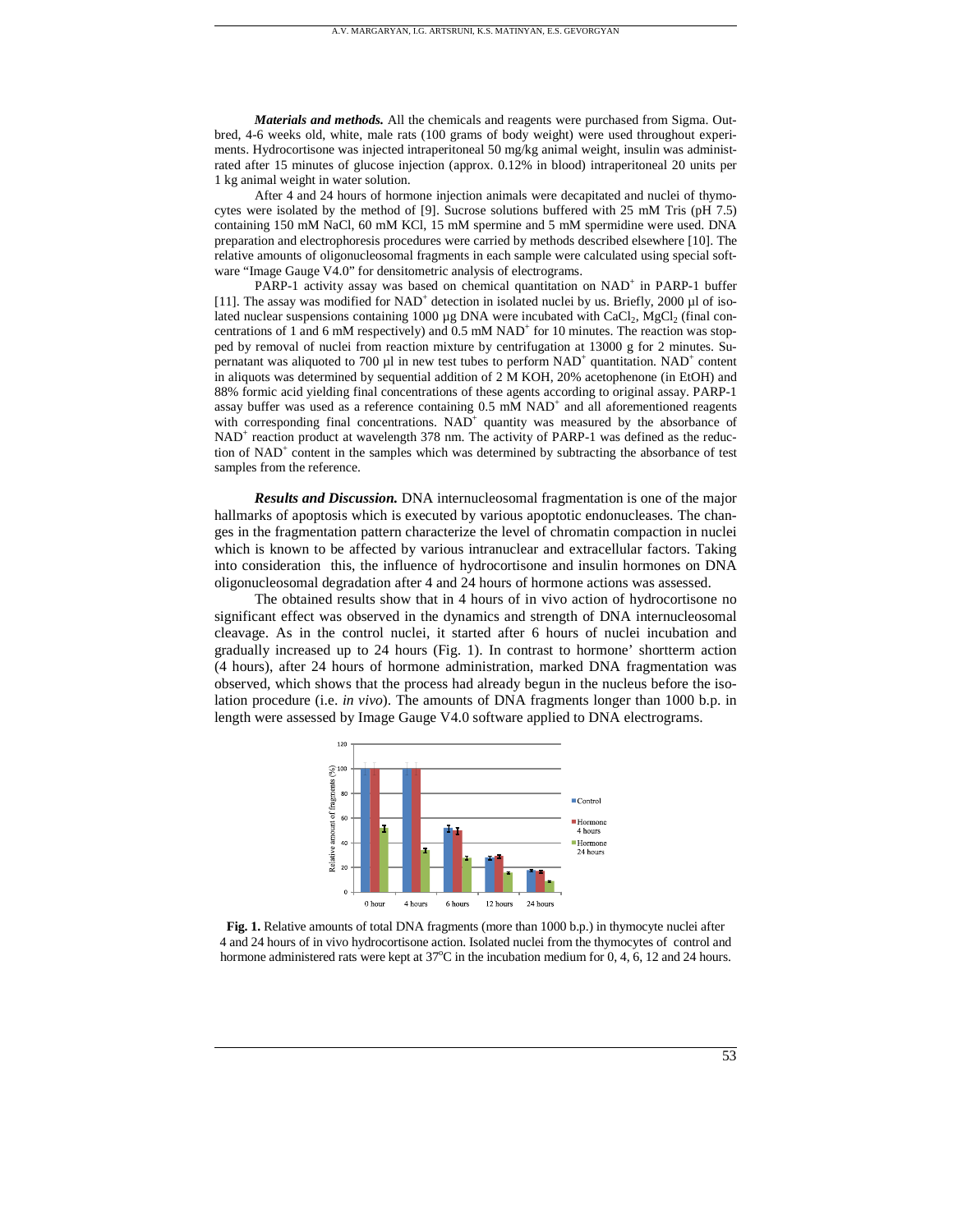Previously similar results were obtained based on experiments using adrenoectomised animals or cell cultures. Our results clearly demonstrate, that the DNA fragmentation can be induced by hydrocortisone not only in adrenoectomised animals or cell cultures but also in young rats that did not undergo any surgery [12].

A.V. MARGARYAN, I.G. ARTSRUNI, K.S. MATINYAN, E.S. GEVORGYAN

The goal of the next set of experiments was the evaluation of insulin effect on DNA fragmentation in thymocyte nuclei. The results summarized in Fig. 2 indicate that after insulin administration the internucleosomal fragmentation of DNA is significantly inhibited in time-dependant manner. In 4 and 24 hours of hormone in vivo action the total amount of DNA fragments bigger than 1000 b.p. were increased about 2- and 3-fold respectively (Fig. 2).



**Fig. 2.** DNA oligonucleosomal Relative amounts of total DNA fragments (grater than 1000 b.p.) in thymocyte nuclei after 4 and 24 hours of in vivo insulin action. Isolated nuclei of control and hormone administered rats were kept at  $37^{\circ}$ C in the incubation medium for 0, 4, 6, 12 and 24.

It is clear that insulin has a strong contrary effect on DNA fragmentation on thymocyte nuclei compared with hydrocortisone.

It is evident that the intensity of DNA cleavage depends upon two main parameters: the level of chromatin condensation (the substrate accessibility) and endonuclease activity responsible for DNA fragmentation in nuclei. Previously is was clearly shown by Boulares and coworkers, that poly(ADP-rybosil)ation by PARP-1 can regulate the activities of main nuclear endonucleases (CAD and DNase  $\gamma$ ) by post-translational modifications [13,14]. Considering this, we studied whether insulin and hydrocortisone can affect PARP-1 activity thymocyte nuclei after in vivo treatment.



**Fig. 3.** Changes of PARP-1 activity (relative units) in isolated thymocyte nuclei after 4 and 24 hours of hydrocortisone and insulin injection.